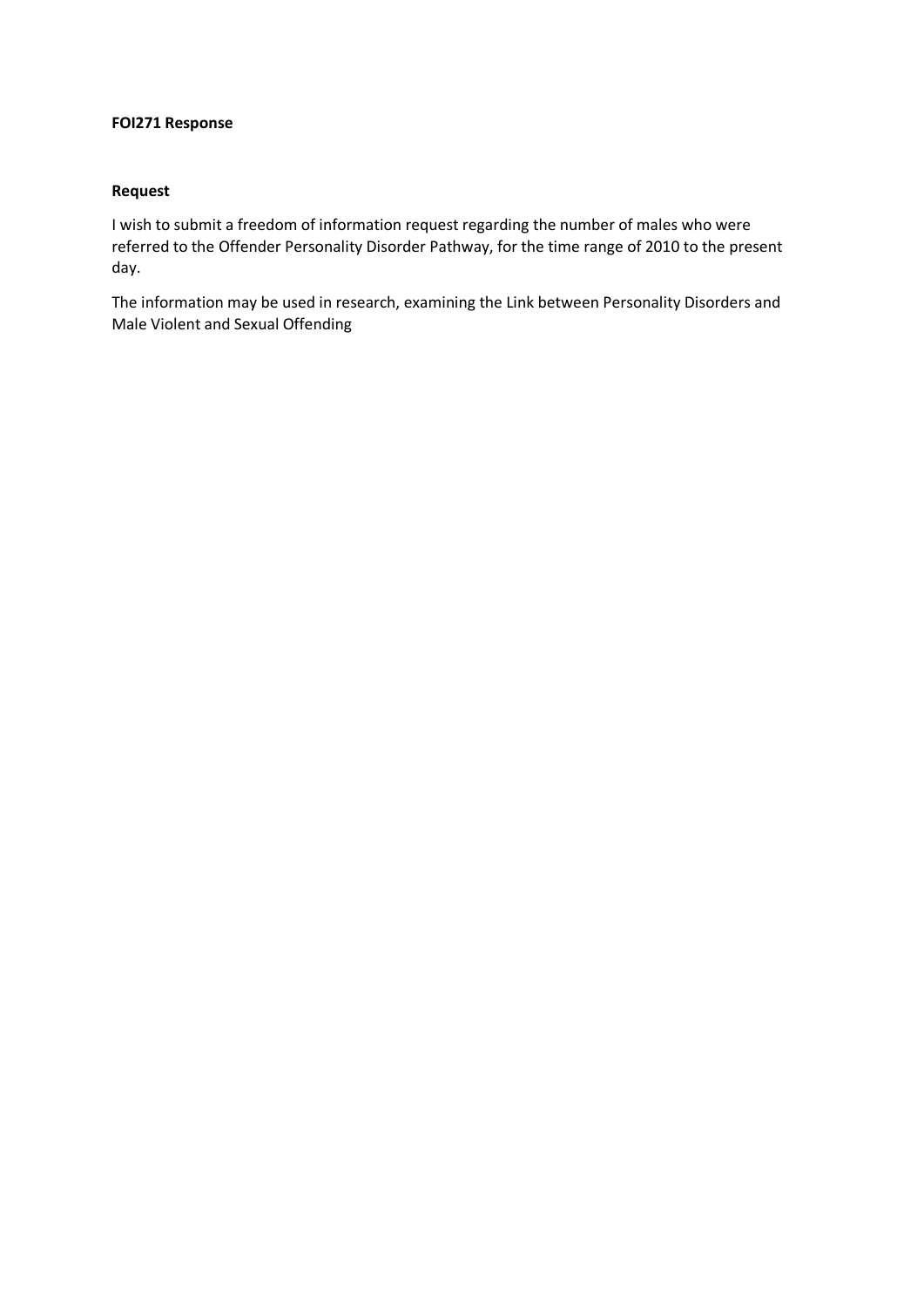## **Response**

## **Background information**

Pathways for Risk reduction, Offering Support to Progress, empowering you to Recover (PROSPER) is a multidisciplinary community-based service for Individuals who either have a diagnosis of personality disorder, or personality characteristics which are problematic and linked to their risk behaviors.

The service provides extra support when transitioning from prison or hospital, into the community to live a life that is meaningful and to reduce their risk of re-offending or returning to secure settings.

PROSPER is part of the Offender Personality Disorder (OPD) Pathway, partnership between Health, HMPPS, and Reach Out Partnership between BSMHFT, MPFT and St Andrews Healthcare.

Advice & Forensic Formulation to Inform Risk (AFFIRM) is an Offender Personality Disorder Pathway service working in a consultation role with the National Probation Service and Prisons across the West Midlands.

Tamarind and Reaside is as an inpatient medium secure service that provides assessment, treatment, and rehabilitation to male patients with a forensic history, suffering with complex. as well as severe mental health problems and exhibit seriously aggressive or threatening. behaviour.

Prison Healthcare HMP Birmingham is a service provided by the Trust for any individual within HMP Birmingham experiencing acute mental health distress or severe and enduring mental illness, whereby the prisoner is known to psychiatric services.

The service is also provided for individuals undergoing assessment of acute and problematic primary mental health care needs beyond the scope of prison primary care.

Please table below and note the following,

- The data provided for the Trust's AFFIRM service is in relation to open referrals to the Offender Personality Disorder Pathway for patients on a probation licence and does not account for patients who are currently not on a licence.
- The data provided for the Trust's AFFIRM service is representative from  $2014 2<sup>nd</sup>$  February 2021 and data prior to 2014 cannot be provided. This is because the pathway was not initiated until May 2014.
- The data provided for the Trust's PROSPER service includes one individual transitioning from male to female.
- The data provided for the Trust's PROSPER service is representative from May 2019  $2^{nd}$ February 2021 and data prior to May 2019 cannot be provided. This is because the service was not open to referrals until May 2019.
- Data cannot be provided for the Trust's Reaside and Tamarind inpatient service, this is because obtaining the requested information will require exhaustive manual search and